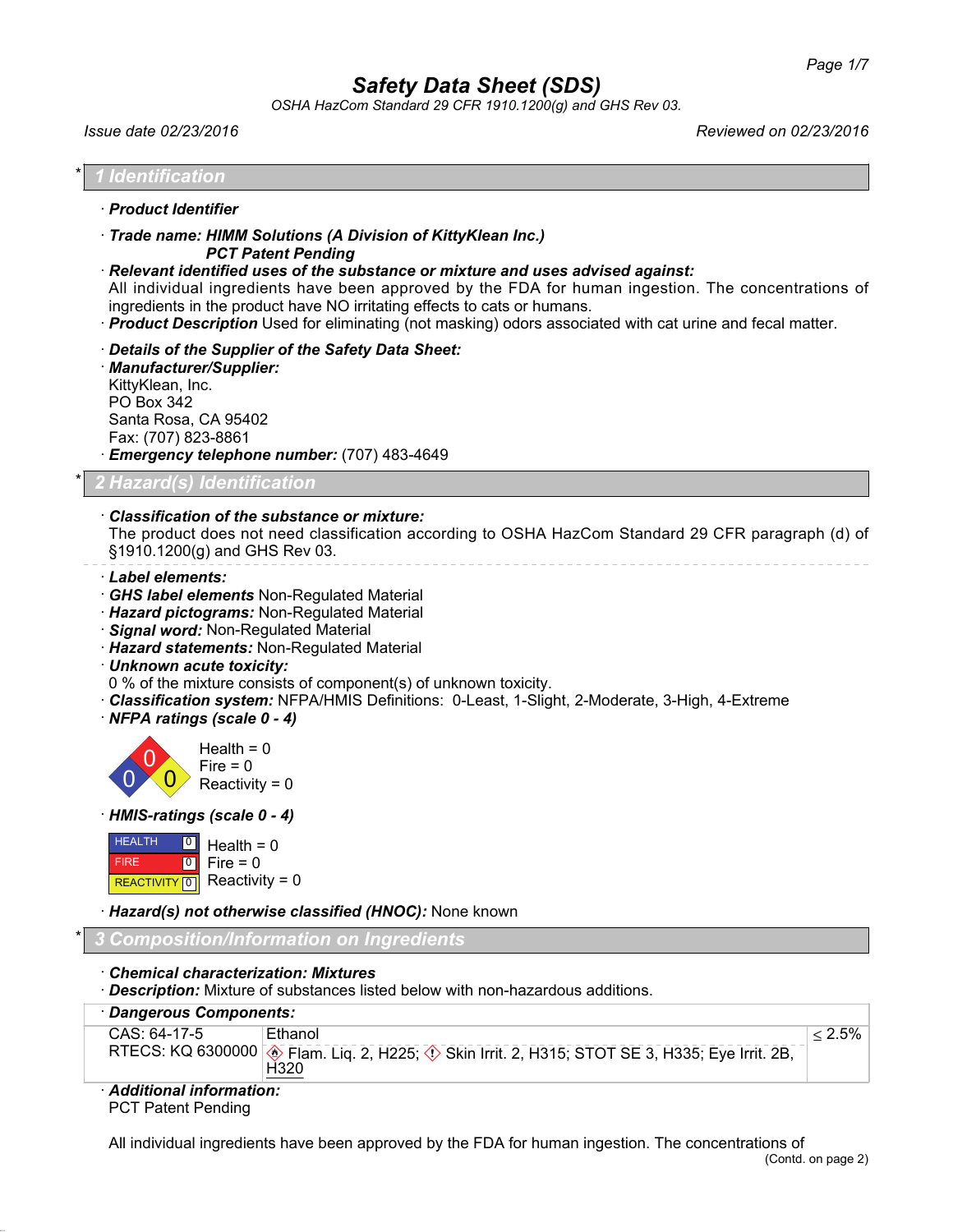*OSHA HazCom Standard 29 CFR 1910.1200(g) and GHS Rev 03.*

*Issue date 02/23/2016 Reviewed on 02/23/2016*

### *Trade name: HIMM Solutions (A Division of KittyKlean Inc.) PCT Patent Pending*

ingredients in the product have NO irritating effects to cats or humans.

## *4 First-Aid Measures*

- · *Description of first aid measures:*
- · *General information:* No special measures required.
- · *After inhalation:* Supply fresh air; consult doctor in case of complaints.
- · *After skin contact:* Generally the product does not irritate the skin.
- · *After eye contact:* Rinse opened eye for several minutes under running water.
- · *After swallowing:* If swallowed and symptoms occur, consult a doctor.
- · *Information for doctor:*
- · *Most important symptoms and effects, both acute and delayed:* No further relevant information available.
- · *Indication of any immediate medical attention and special treatment needed:*
- No further relevant information available.

## *5 Fire-Fighting Measures*

- · *Extinguishing media:*
- · *Suitable extinguishing agents:*
- CO₂, extinguishing powder or water spray. Fight larger fires with water spray or alcohol resistant foam.
- · *Special hazards arising from the substance or mixture:* No further relevant information available.
- · *Advice for firefighters:*
- · *Protective equipment:* No special measures required.

## *6 Accidental Release Measures*

- · *Personal precautions, protective equipment and emergency procedures:* Not required.
- · *Environmental precautions:*
- Dilute with plenty of water.

Do not allow to enter sewers/ surface or ground water.

- · *Methods and material for containment and cleaning up:*
- Absorb with liquid-binding material (i.e. sand, diatomite, acid binders, universal binders, sawdust).
- · *Reference to other sections:*
- No dangerous substances are released.

See Section 7 for information on safe handling.

See Section 8 for information on personal protection equipment.

See Section 13 for disposal information.

## *7 Handling and Storage*

- · *Handling*
- · *Precautions for safe handling:* No special measures required.
- · *Information about protection against explosions and fires:* No special measures required.
- · *Conditions for safe storage, including any incompatibilities:*
- · *Storage*
- · *Requirements to be met by storerooms and receptacles:* Store in the original container.
- · *Information about storage in one common storage facility:* Not required.
- · *Further information about storage conditions:* None.
- · *Specific end use(s):* No further relevant information available.

\* *8 Exposure Controls/Personal Protection*

· *Additional information about design of technical systems:* No further data; see section 7.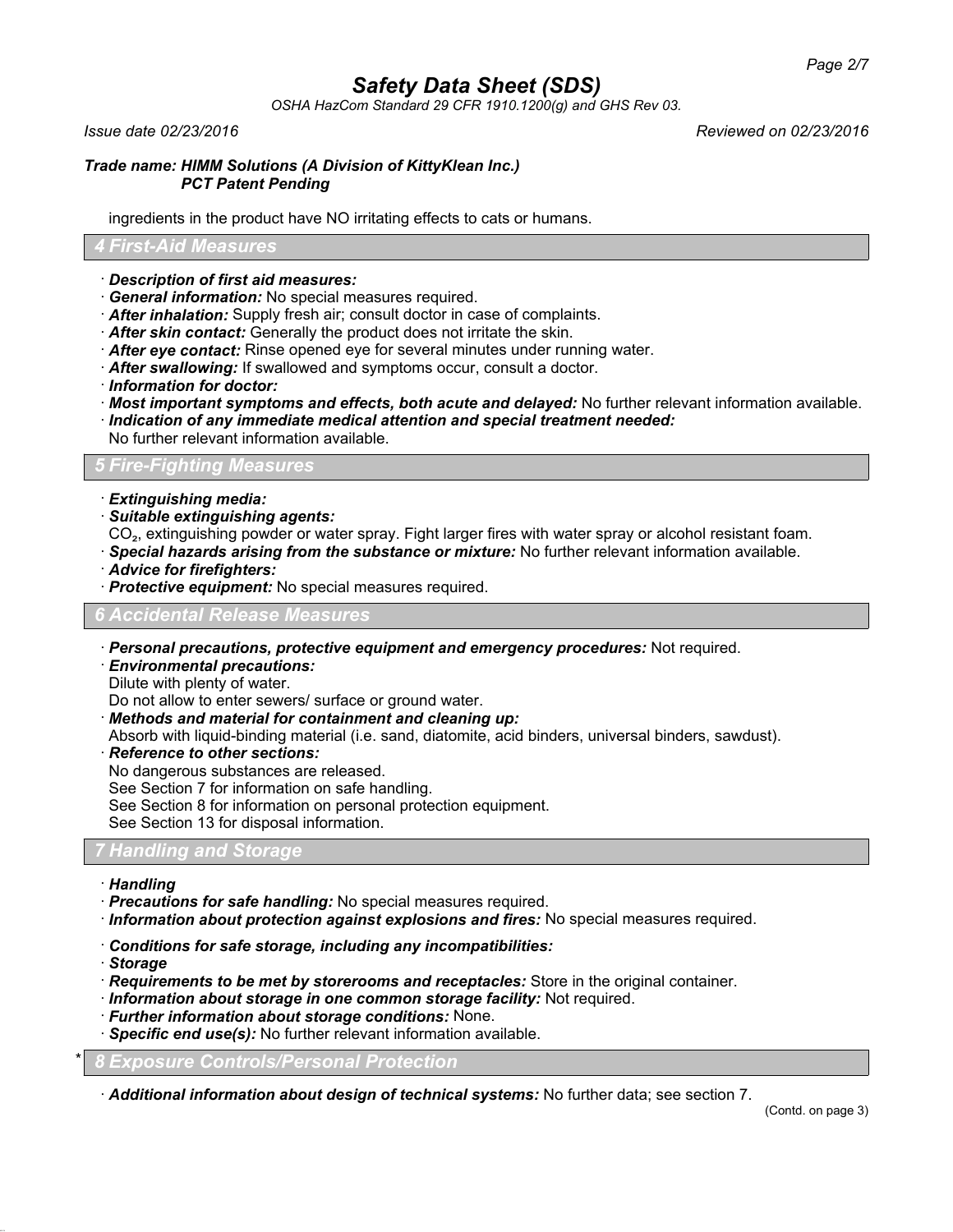*OSHA HazCom Standard 29 CFR 1910.1200(g) and GHS Rev 03.*

*Issue date 02/23/2016 Reviewed on 02/23/2016*

## *Trade name: HIMM Solutions (A Division of KittyKlean Inc.) PCT Patent Pending*

- · *Control parameters:*
- · *Components with occupational exposure limits:*

## **64-17-5 Ethanol**

PEL 1900 mg/m<sup>3</sup>, 1000 ppm

- REL 1900 mg/m<sup>3</sup>, 1000 ppm
- TLV Short-term value:  $1880$  mg/m<sup>3</sup>, 1000 ppm

· *Additional information:* The lists that were valid during the creation of this SDS were used as basis.

## · *Exposure controls:*

- · *Personal protective equipment:*
- · *General protective and hygienic measures:*
- The usual precautionary measures for handling chemicals should be followed.
- · *Breathing equipment:* Not required.
- · *Protection of hands:* Not required.
- · *Eye protection:*



Goggles recommended during refilling.

*9 Physical and Chemical Properties*

| Information on basic physical and chemical properties<br>· General Information                    |                                                   |                            |
|---------------------------------------------------------------------------------------------------|---------------------------------------------------|----------------------------|
| · Appearance:<br>Form:<br>Color:<br>· Odor:<br>Odor threshold:                                    | Liquid<br><b>Black</b><br>Mild<br>Not determined. |                            |
| $\cdot$ pH-value @ 20 °C (68 °F):                                                                 | 7.5                                               |                            |
| Change in condition<br><b>Melting point/Melting range:</b><br><b>Boiling point/Boiling range:</b> | 100 °C (212 °F)                                   |                            |
| · Flash point:                                                                                    | None                                              |                            |
| · Flammability (solid, gaseous):                                                                  | Not applicable.                                   |                            |
| · Ignition temperature:                                                                           |                                                   |                            |
| <b>Decomposition temperature:</b>                                                                 | Not determined.                                   |                            |
| · Auto igniting:                                                                                  | Product is not self-igniting.                     |                            |
| · Danger of explosion:                                                                            | Product does not present an explosion hazard.     |                            |
| · Explosion limits:<br>Lower:<br>Upper:                                                           | Not determined.<br>Not determined.                |                            |
| $\cdot$ Vapor pressure @ 20 °C (68 °F):                                                           | 23 hPa (17 mm Hg)                                 |                            |
| · Density:                                                                                        | Not determined.                                   | $\mathcal{C}$ ontd on nage |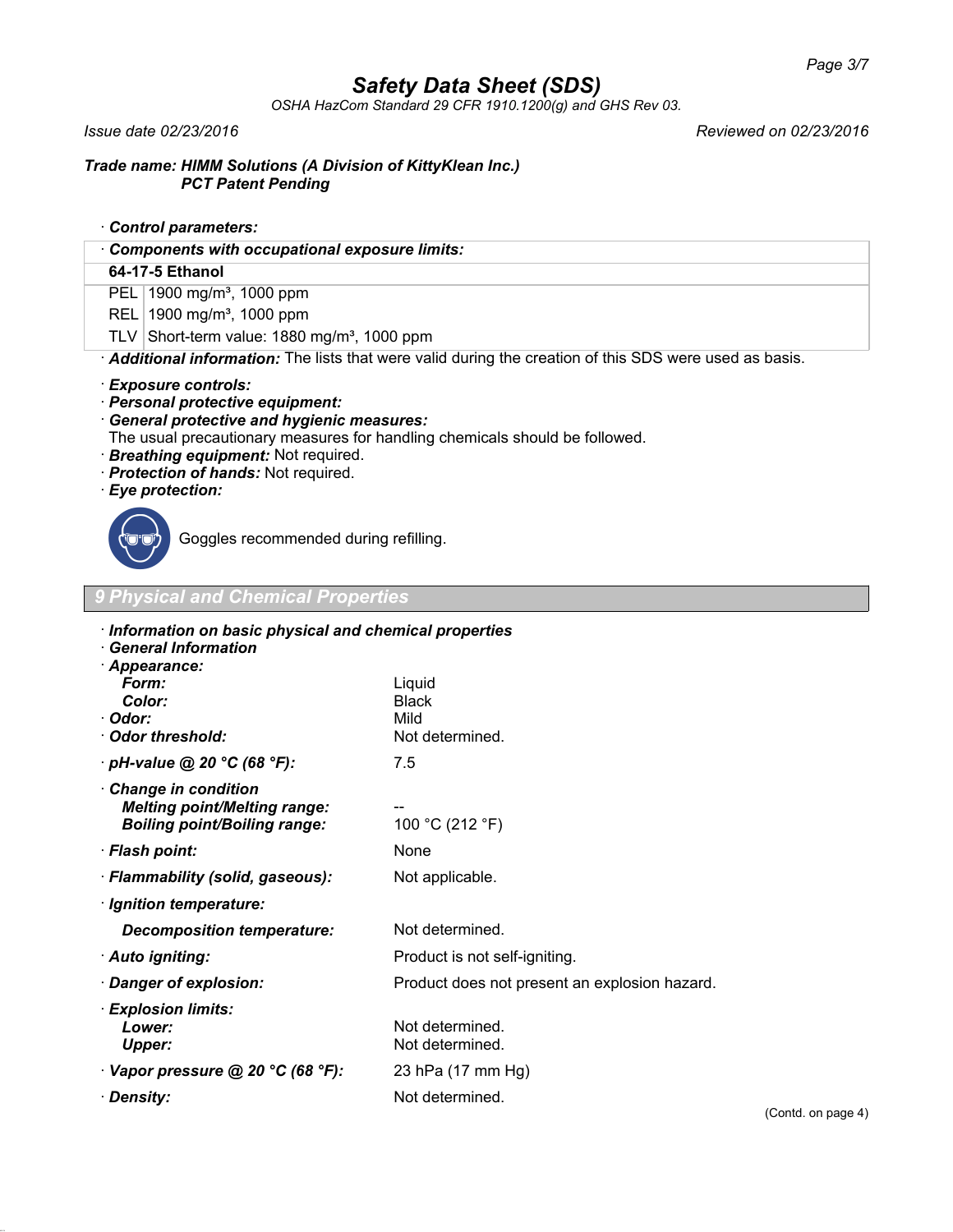*OSHA HazCom Standard 29 CFR 1910.1200(g) and GHS Rev 03.*

#### *Issue date 02/23/2016 Reviewed on 02/23/2016*

#### *Trade name: HIMM Solutions (A Division of KittyKlean Inc.) PCT Patent Pending*

| · Relative density:<br>· Vapor density:<br>· Evaporation rate:                  | Not determined.<br>Not determined.<br>Not determined. |
|---------------------------------------------------------------------------------|-------------------------------------------------------|
| · Solubility in / Miscibility with:<br>Water:                                   | Fully miscible.                                       |
| · <b>Partition coefficient (n-octanol/water):</b> Not determined.               |                                                       |
| · Viscosity:<br>Dynamic:<br><b>Kinematic:</b>                                   | Not determined.<br>Not determined.                    |
| · Solvent content:<br><b>Organic solvents:</b><br>Water:<br><b>VOC</b> content: | $2.0\%$<br>92.2%<br>$2.0 \%$                          |
| <b>Solids content:</b><br>Other information:                                    | 5.8%<br>No further relevant information available.    |

#### *10 Stability and Reactivity*

· *Reactivity:* No further relevant information available.

- · *Chemical stability:*
- · *Thermal decomposition / conditions to be avoided:* No decomposition if used according to specifications.
- · *Possibility of hazardous reactions:* No dangerous reactions known.
- · *Conditions to avoid:* No further relevant information available.
- · *Incompatible materials:* No further relevant information available.
- · *Hazardous decomposition products:* No dangerous decomposition products known.

#### \* *11 Toxicological Information*

#### · *Information on toxicological effects:*

- · *Acute toxicity:*
- · *Primary irritant effect:*
- · *On the skin:* No irritating effect.
- · *On the eye:* No irritating effect.

## · *Additional toxicological information:*

The product is not subject to classification according to internally approved calculation methods for preparations.

When used and handled according to specifications, the product does not have any harmful effects according to our experience and the information provided to us.

- · *Carcinogenic categories:*
- · *IARC (International Agency for Research on Cancer):*
- Group 1 Carcinogenic to humans
- Group 2A Probably carcinogenic to humans
- Group 2B Possibly carcinogenic to humans
- Group 3 Not classifiable as to its carcinogenicity to humans
- Group 4 Probably not carcinogenic to humans

64-17-5 Ethanol 1

## · *NTP (National Toxicology Program):*

None of the ingredients are listed.

(Contd. on page 5)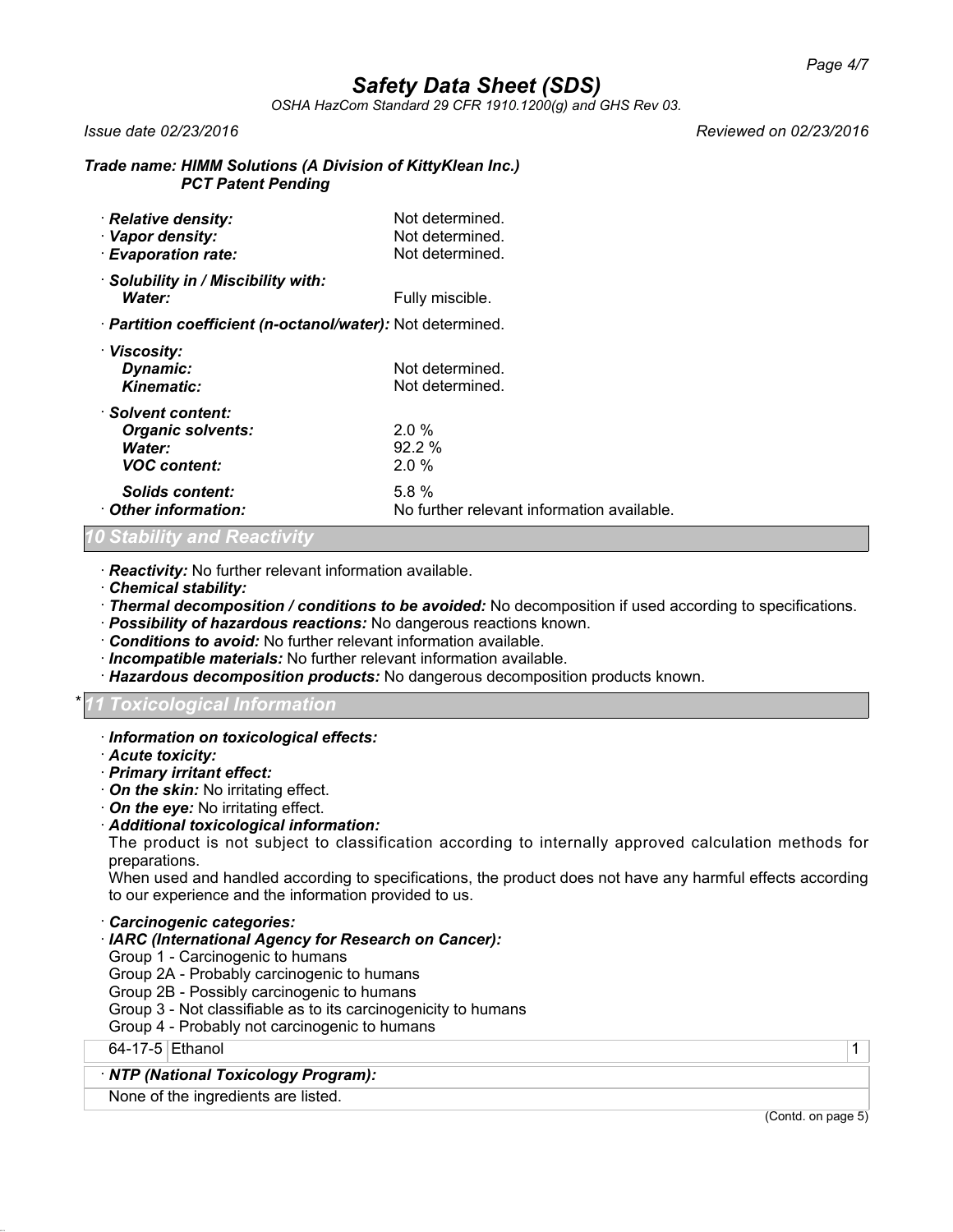*OSHA HazCom Standard 29 CFR 1910.1200(g) and GHS Rev 03.*

*Issue date 02/23/2016 Reviewed on 02/23/2016*

*Trade name: HIMM Solutions (A Division of KittyKlean Inc.) PCT Patent Pending*

· *OSHA-Ca (Occupational Safety & Health Administration):*

None of the ingredients are listed.

## *12 Ecological Information*

## · *Toxicity:*

- · *Aquatic toxicity:* No further relevant information available.
- · *Persistence and degradability:* No further relevant information available.
- · *Behavior in environmental systems:*
- · *Bioaccumulative potential:* No further relevant information available.
- · *Mobility in soil:* No further relevant information available.
- · *Additional ecological information:*
- · *General notes:*

Do not allow undiluted product or product that has not been neutralized to reach ground water, water course or sewage system.

- · *Results of PBT and vPvB assessment:*
- · *PBT:* Not applicable.
- · *vPvB:* Not applicable.
- · *Other adverse effects:* No further relevant information available.

## *13 Disposal Considerations*

- · *Waste treatment methods:*
- · *Recommendation:* Smaller quantities can be disposed of with household waste.
- · *Uncleaned packagings*
- · *Recommendation:* Disposal must be made according to official regulations.
- · *Recommended cleansing agent:* Water, if necessary with cleansing agents.

*14 Transport Information*

| · UN-Number:                                 |                                  |
|----------------------------------------------|----------------------------------|
| · DOT, ADR, ADN, IMDG, IATA                  | Non-Regulated Material           |
| · UN proper shipping name:                   | Not Regulated for Transportation |
| · DOT, ADR, ADN, IMDG, IATA                  | Non-Regulated Material           |
| · Transport hazard class(es):                |                                  |
| · DOT, ADR, ADN, IMDG, IATA                  |                                  |
| · Class:                                     | Non-Regulated Material           |
| · Packing group:                             |                                  |
| · DOT, ADR, IMDG, IATA                       | Non-Regulated Material           |
| · Environmental hazards:                     | Not applicable.                  |
| · Special precautions for user:              | Not applicable.                  |
| · Transport in bulk according to Annex II of |                                  |
| <b>MARPOL73/78 and the IBC Code:</b>         | Not applicable.                  |
| · UN "Model Regulation":                     | Non-Regulated Material           |

## \* *15 Regulatory Information*

· *Safety, health and environmental regulations/legislation specific for the substance or mixture:* · *SARA (Superfund Amendments and Reauthorization):*

#### · *Section 355 (extremely hazardous substances):*

None of the ingredients are listed.

(Contd. on page 6)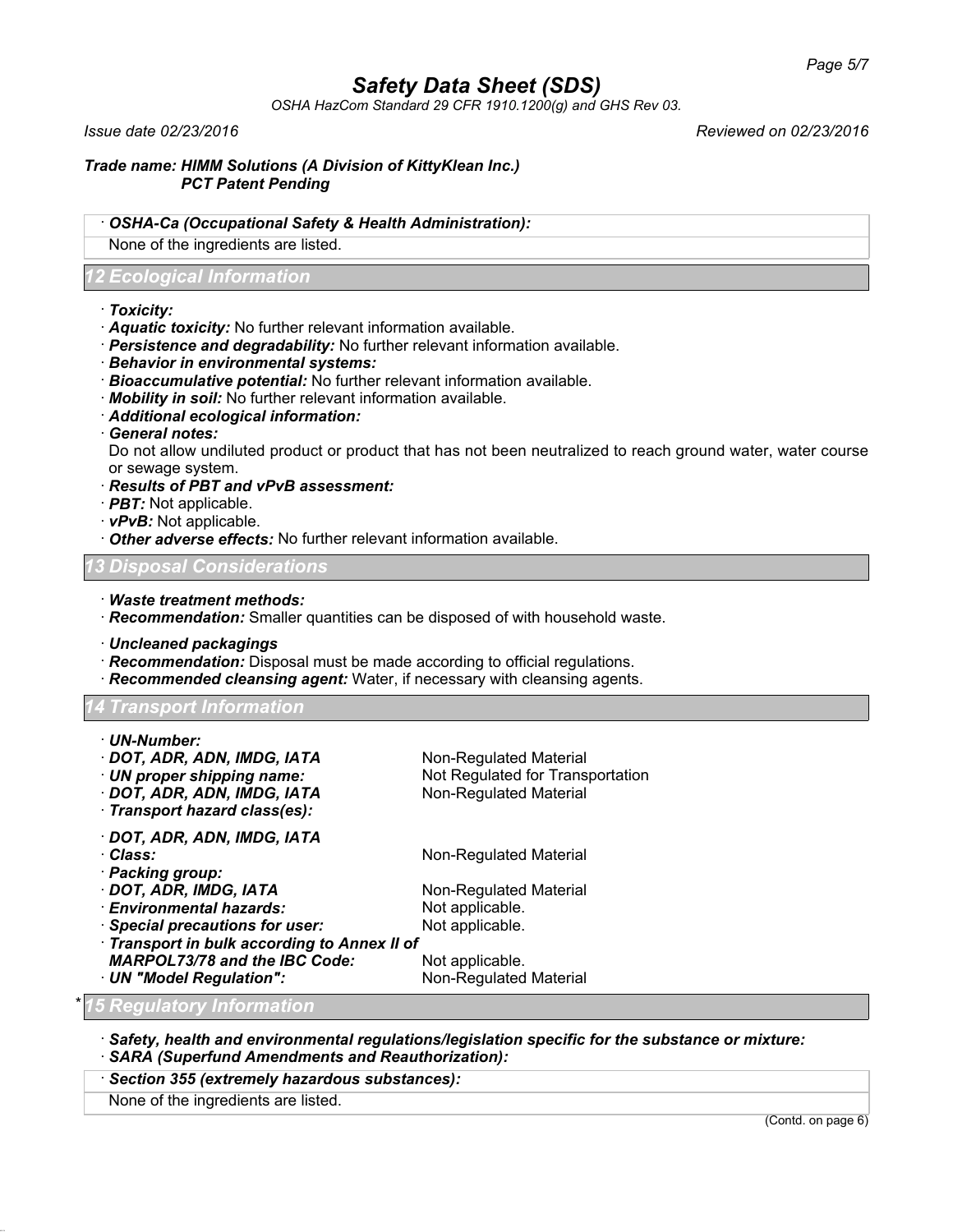*OSHA HazCom Standard 29 CFR 1910.1200(g) and GHS Rev 03.*

*Issue date 02/23/2016 Reviewed on 02/23/2016*

## *Trade name: HIMM Solutions (A Division of KittyKlean Inc.) PCT Patent Pending*

| · Section 313 (Specific toxic chemical listings):                                  |    |
|------------------------------------------------------------------------------------|----|
| None of the ingredients are listed.                                                |    |
| · TSCA (Toxic Substances Control Act):                                             |    |
| 64-17-5 Ethanol                                                                    |    |
| 7732-18-5 Water, distilled water, deionized water                                  |    |
| · California Proposition 65:                                                       |    |
| Chemicals known to cause cancer:                                                   |    |
| None of the ingredients are listed.                                                |    |
| Chemicals known to cause reproductive toxicity for females:                        |    |
| None of the ingredients are listed.                                                |    |
| Chemicals known to cause reproductive toxicity for males:                          |    |
| None of the ingredients are listed.                                                |    |
| Chemicals known to cause developmental toxicity:                                   |    |
| 64-17-5 Ethanol                                                                    |    |
| · New Jersey Right-to-Know List:                                                   |    |
| None of the ingredients are listed.                                                |    |
| · New Jersey Special Hazardous Substance List:                                     |    |
| None of the ingredients are listed.                                                |    |
| · Pennsylvania Special Hazardous Substance List:                                   |    |
| None of the ingredients are listed.                                                |    |
| · Carcinogenic categories:                                                         |    |
| · EPA (Environmental Protection Agency):                                           |    |
| None of the ingredients are listed.                                                |    |
| · TLV (Threshold Limit Value established by ACGIH):                                |    |
| 64-17-5 Ethanol                                                                    | A3 |
| · NIOSH-Ca (National Institute for Occupational Safety and Health):                |    |
| None of the ingredients are listed.                                                |    |
| · GHS label elements Non-Regulated Material                                        |    |
| Hazard pictograms: Non-Regulated Material                                          |    |
| Signal word: Non-Regulated Material<br>· Hazard statements: Non-Regulated Material |    |
| · National regulations:                                                            |    |

The product is subject to be classified according with the latest version of the regulations on hazardous substances.

· *Chemical safety assessment:* A Chemical Safety Assessment has not been carried out.

*16 Other Information*

The information and recommendations in this safety data sheet are, to the best of our knowledge, accurate as of the date of issue. Nothing herein shall be deemed to create warranty, expressed or implied, and shall not establish a legally valid contractual relationship. It is the responsibility of the user to determine applicability of this information and the suitability of the material or product for any particular purpose.

· *Date of preparation / last revision:* 02/23/2016 / 7